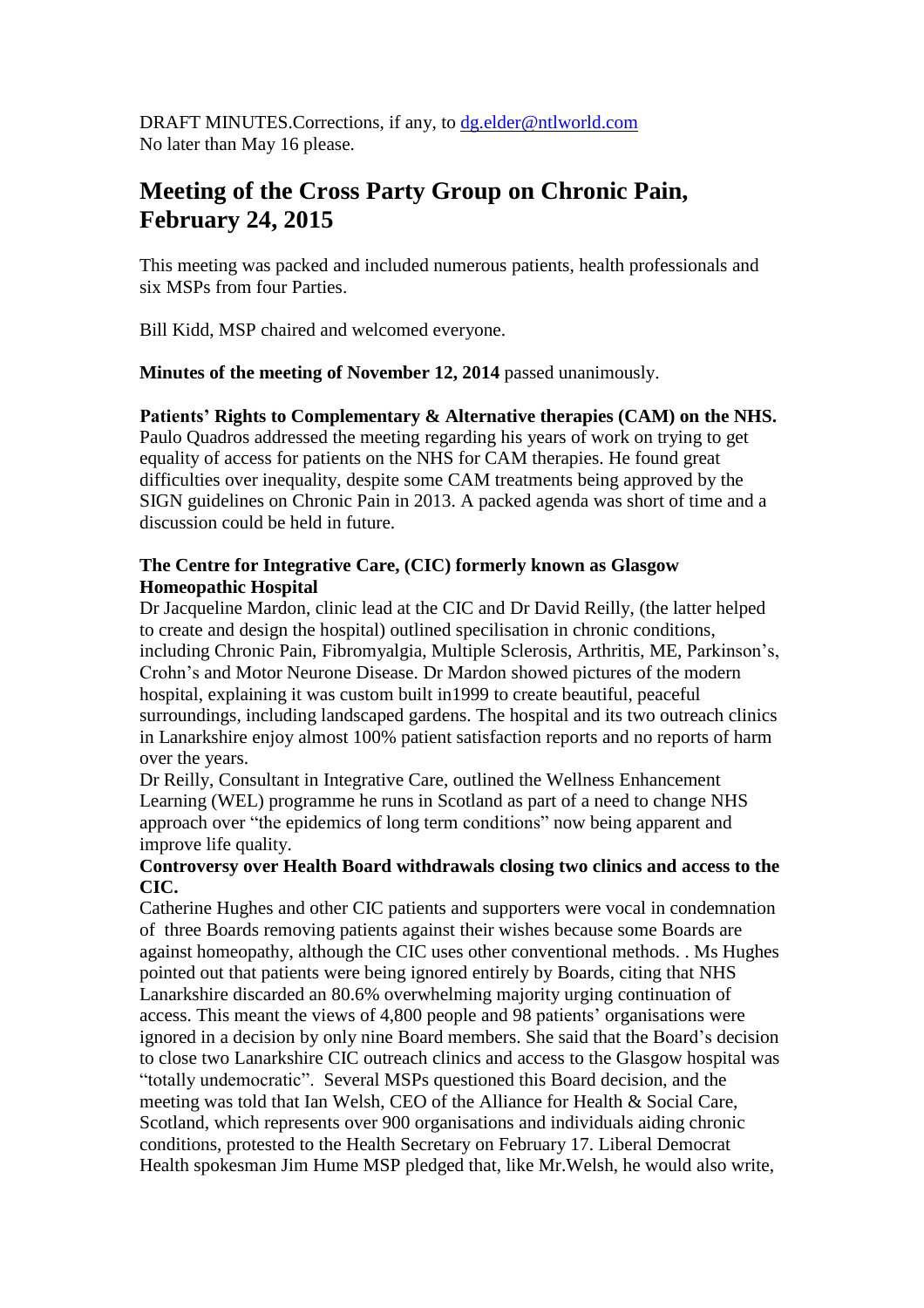requesting a moratorium and consideration of national funding to protect the hospital as a "national resource". But it is now reduced to only four boards sending patients regularly.

(The two CIC doctors did not join in the Group's discussion on this controversy because discussing individual health boards' actions is apparently not allowed by officials. Some CPG members voiced concern over this.)

The meeting passed the following motion unanimously: proposed by patient member Catherine Hughes. Seconded: John Thomson.

# **To request that the Cabinet Secretary for Health and Wellbeing and the Public Health Minister intervene urgently on behalf of Lanarkshire patients of the Centre for Integrative Care and two outreach clinics in Carluke and Coatbridge:**

*1. To request the Cabinet Secretary calls an urgent moratorium on Lanarkshire Health Board's decision to prevent any new Lanarkshire patient referrals from March 31; with another existing estimated 977 outpatients due to end after their treatment courses finish.* 

*2. To call upon the Cabinet Secretary to consider the Scottish Government taking over direct funding of this hospital so that it remains open to patients throughout Scotland,*

*3. To call upon the Scottish Government to investigate how Lanarkshire Health Board ignored their public consultation result of 80.6% of respondents for continuation of services and study the inadequacy of the Board's evidence, including their Equality and Diversity Impact Assessment which ignored Lanarkshire poverty and high death and illness rates.*

*4. We fully support the Health and Social Care Alliance's request to you, also calling for a moratorium and to ensure a funding method can be found to secure a future for the hospital and emphasise that some unelected health boards now flout elected Scottish Government and Parliament policy on freedom of choice by withdrawing patients. This is not on cost grounds, both Lothian (earlier withdrawal) and Lanarkshire declared, but on their views against homeopathy. Clearly, the CIC is at risk of closure in the future, to the detriment of around 8,000 patients in Scotland overall.*

**Action**: Hon. Sec. DG Elder to send this motion to the health ministers and write a background briefing. (Sent: 25 Feb 2015)

**Update:** All replies from Govt to the CPG & MSPs do not address the above requests on a moratorium, direct funding and the public consultation issue but Government claims that there is no current plan to close the CIC. The matter is being pursued.

**Update: Since this meeting, numerous MSPs have supported patients' protests and the following have written to the Health Secretary: Jim Hume Lib Dem health spokesperson; Jenny Marra, Scottish Labour health spokesperson,**